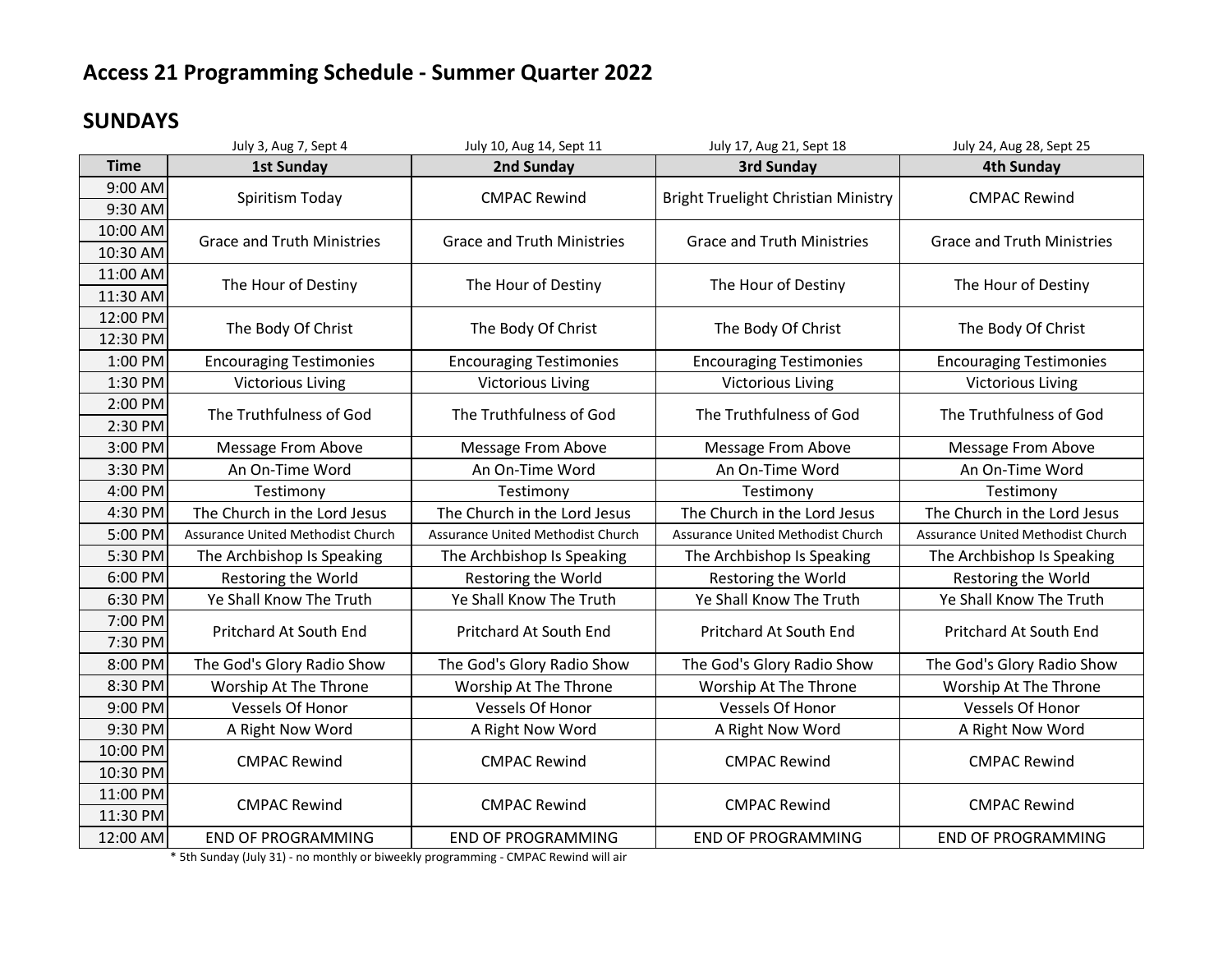### **MONDAYS**

|             | July 4, Aug 1, Sept 5                      | July 11, Aug 8, Sept 12                    | July 18, Aug 15, Sept 19                   | July 25, Aug 22, Sept 26                   |
|-------------|--------------------------------------------|--------------------------------------------|--------------------------------------------|--------------------------------------------|
| <b>Time</b> | <b>1st Monday</b>                          | 2nd Monday                                 | 3rd Monday                                 | <b>4th Monday</b>                          |
| 6:30 AM     | A Word Of Light                            | <b>Bold Soldiers For Jesus</b>             | A Word Of Light                            | <b>Bold Soldiers For Jesus</b>             |
| 7:00 AM     | The Power Of Money                         | The Power Of Money                         | The Power Of Money                         | The Power Of Money                         |
| 7:30 AM     |                                            |                                            |                                            |                                            |
| 8:00 AM     | The Wheelchair Ministry                    | The Wheelchair Ministry                    | The Wheelchair Ministry                    | The Wheelchair Ministry                    |
| 8:30 AM     | <b>NASA X</b>                              | <b>NASA X</b>                              | <b>NASA X</b>                              | <b>NASA X</b>                              |
| 9:00 AM     | Bringing Hope To Life                      | Bringing Hope To Life                      | Bringing Hope To Life                      | Bringing Hope To Life                      |
| 9:30 AM     |                                            |                                            |                                            |                                            |
| 10:00 AM    | <b>Enlightening Entertainment</b>          | <b>Enlightening Entertainment</b>          | <b>Enlightening Entertainment</b>          | <b>Enlightening Entertainment</b>          |
| 10:30 AM    |                                            |                                            |                                            |                                            |
| 11:00 AM    | <b>Empowered Living With Barrett Berry</b> | <b>Empowered Living With Barrett Berry</b> | <b>Empowered Living With Barrett Berry</b> | <b>Empowered Living With Barrett Berry</b> |
| 11:30 AM    | Spotlight City TV                          | <b>Bible Prophecy Revealed</b>             | Spotlight City TV                          | <b>Vegas Games</b>                         |
| 12:00 PM    | Dare To Out Do Yourself                    | Dare To Out Do Yourself                    | Dare To Out Do Yourself                    | Dare To Out Do Yourself                    |
| 12:30 PM    | <b>CMPAC Rewind</b>                        | <b>CMPAC Rewind</b>                        | <b>CMPAC Rewind</b>                        | <b>CMPAC Rewind</b>                        |
| 1:00 PM     | <b>Muhammad Says</b>                       | Muhammad Says                              | <b>Muhammad Says</b>                       | Muhammad Says                              |
| 1:30 PM     |                                            |                                            |                                            |                                            |
| 2:00 PM     | <b>CMPAC Rewind</b>                        | <b>CMPAC Rewind</b>                        | <b>CMPAC Rewind</b>                        | <b>CMPAC Rewind</b>                        |
| 2:30 PM     |                                            |                                            |                                            |                                            |
| 3:00 PM     | <b>CMPAC Rewind</b>                        | <b>CMPAC Rewind</b>                        | <b>CMPAC Rewind</b>                        | <b>CMPAC Rewind</b>                        |
| 3:30 PM     | A Word Of Light                            | <b>Bold Soldiers For Jesus</b>             | A Word Of Light                            | <b>Bold Soldiers For Jesus</b>             |
| 4:00 PM     | The Power Of Money                         | The Power Of Money                         | The Power Of Money                         | The Power Of Money                         |
| 4:30 PM     |                                            |                                            |                                            |                                            |
| 5:00 PM     | The Wheelchair Ministry                    | The Wheelchair Ministry                    | The Wheelchair Ministry                    | The Wheelchair Ministry                    |
| 5:30 PM     | <b>NASA X</b>                              | <b>NASA X</b>                              | <b>NASA X</b>                              | <b>NASA X</b>                              |
| 6:00 PM     | Bringing Hope To Life                      | Bringing Hope To Life                      | Bringing Hope To Life                      | Bringing Hope To Life                      |
| 6:30 PM     |                                            |                                            |                                            |                                            |
| 7:00 PM     | <b>Enlightening Entertainment</b>          | <b>Enlightening Entertainment</b>          | <b>Enlightening Entertainment</b>          | <b>Enlightening Entertainment</b>          |
| 7:30 PM     |                                            |                                            |                                            |                                            |
| 8:00 PM     | <b>Empowered Living With Barrett Berry</b> | <b>Empowered Living With Barrett Berry</b> | <b>Empowered Living With Barrett Berry</b> | <b>Empowered Living With Barrett Berry</b> |
| 8:30 PM     | Spotlight City TV                          | <b>Bible Prophecy Revealed</b>             | Spotlight City TV                          | <b>Vegas Games</b>                         |
| 9:00 PM     | Dare To Out Do Yourself                    | Dare To Out Do Yourself                    | Dare To Out Do Yourself                    | Dare To Out Do Yourself                    |
| 9:30 PM     | <b>CMPAC Rewind</b>                        | <b>CMPAC Rewind</b>                        | <b>CMPAC Rewind</b>                        | <b>CMPAC Rewind</b>                        |
| 10:00 PM    |                                            |                                            |                                            |                                            |
| 10:30 PM    | Muhammad Says                              | <b>Muhammad Says</b>                       | <b>Muhammad Says</b>                       | <b>Muhammad Says</b>                       |
| 11:00 PM    | <b>CMPAC Rewind</b>                        | <b>CMPAC Rewind</b>                        | <b>CMPAC Rewind</b>                        | <b>CMPAC Rewind</b>                        |
| 11:30 PM    | <b>CMPAC Rewind</b>                        | <b>CMPAC Rewind</b>                        | <b>CMPAC Rewind</b>                        | <b>CMPAC Rewind</b>                        |
| 12:00 AM    | <b>END OF PROGRAMMING</b>                  | <b>END OF PROGRAMMING</b>                  | <b>END OF PROGRAMMING</b>                  | <b>END OF PROGRAMMING</b>                  |

\* 5th Monday (Aug 29) - no monthly or biweekly programming - CMPAC Rewind will air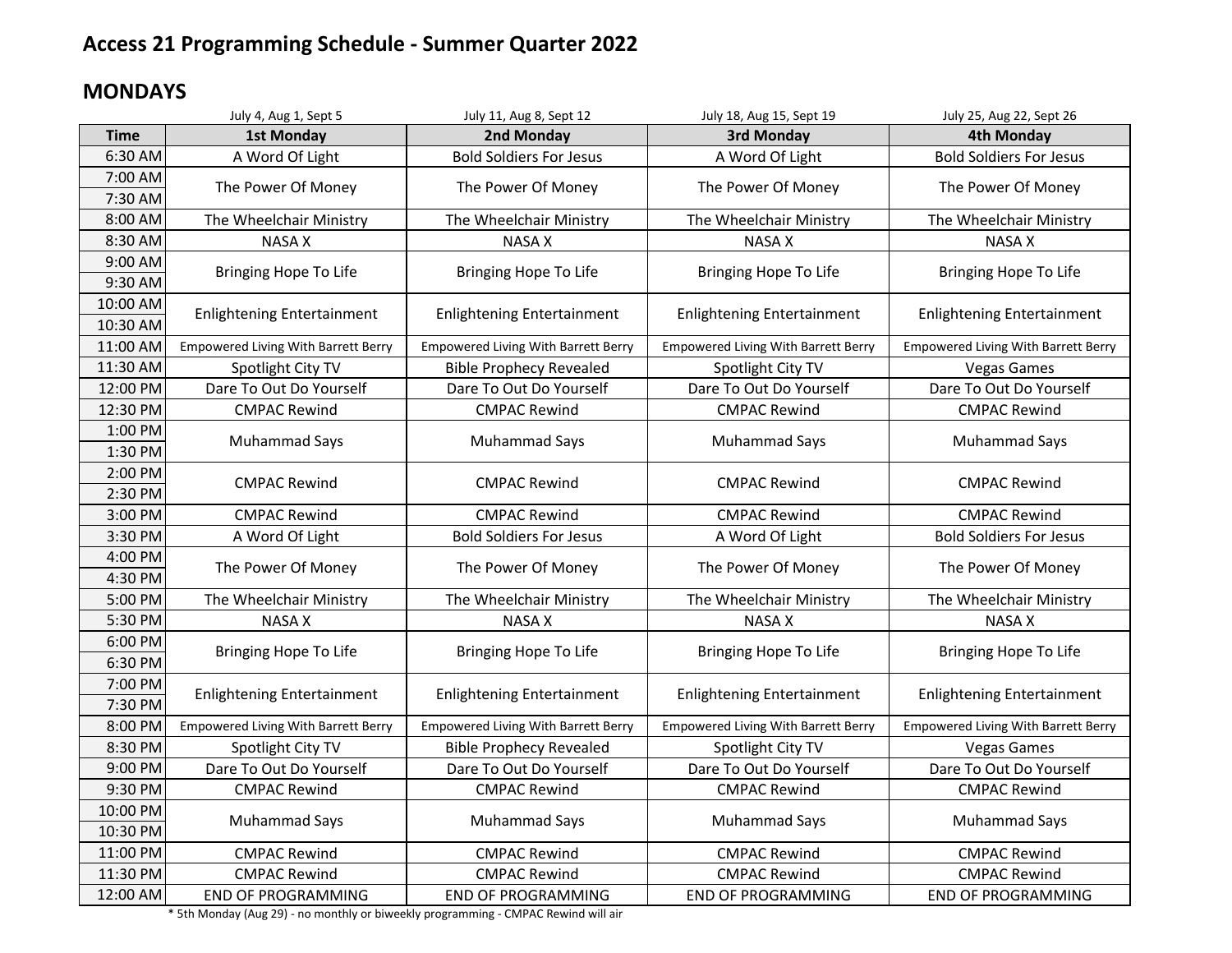### **TUESDAYS**

|                      | July 5, Aug 2, Sept 6        | July 12, Aug 9, Sept 13           | July 19, Aug 16, Sept 20     | July 26, Aug 23, Sept 27            |
|----------------------|------------------------------|-----------------------------------|------------------------------|-------------------------------------|
| <b>Time</b>          | <b>1st Tuesday</b>           | 2nd Tuesday                       | <b>3rd Tuesday</b>           | <b>4th Tuesday</b>                  |
| 6:30 AM              | <b>CMPAC Rewind</b>          | <b>CMPAC Rewind</b>               | <b>CMPAC Rewind</b>          | <b>CMPAC Rewind</b>                 |
| 7:00 AM<br>7:30 AM   | Spirit Filled Living         | Spirit Filled Living              | Spirit Filled Living         | Spirit Filled Living                |
| 8:00 AM              | <b>CMPAC Rewind</b>          | <b>CMPAC Rewind</b>               | <b>CMPAC Rewind</b>          | <b>CMPAC Rewind</b>                 |
| 8:30 AM              | Focus On The Community       | The Discipleship Kingdom Ministry | <b>Empowerment For Life</b>  | Think-About-It                      |
| 9:00 AM<br>9:30 AM   | Science 360                  | Science 360                       | Science 360                  | Science 360                         |
| 10:00 AM             | <b>CMPAC Rewind</b>          | <b>CMPAC Rewind</b>               | <b>CMPAC Rewind</b>          | <b>CMPAC Rewind</b>                 |
| 10:30 AM             | The 22Tango Show             | The 22Tango Show                  | The 22Tango Show             | The 22Tango Show                    |
| 11:00 AM             | <b>True American History</b> | <b>True American History</b>      | <b>True American History</b> | <b>True American History</b>        |
| 11:30 AM             | The Bag Lady                 | A Better Life In Christ           | <b>CMPAC Spotlight</b>       | Below The Line With George Peroulas |
| 12:00 PM             | The Chocolate Box Presents   | The Chocolate Box Presents        | The Chocolate Box Presents   | The Chocolate Box Presents          |
| 12:30 PM             | Perils For Pedestrians       | Perils For Pedestrians            | Perils For Pedestrians       | Perils For Pedestrians              |
| 1:00 PM              | <b>CMPAC Rewind</b>          | <b>CMPAC Rewind</b>               | <b>CMPAC Rewind</b>          | <b>CMPAC Rewind</b>                 |
| 1:30 PM              | A Male's Point of View       | A Male's Point of View            | A Male's Point of View       | A Male's Point of View              |
| 2:00 PM<br>2:30 PM   | <b>CMPAC Rewind</b>          | <b>CMPAC Rewind</b>               | <b>CMPAC Rewind</b>          | <b>CMPAC Rewind</b>                 |
| 3:00 PM              | <b>CMPAC Rewind</b>          | <b>CMPAC Rewind</b>               | <b>CMPAC Rewind</b>          | <b>CMPAC Rewind</b>                 |
| 3:30 PM              | <b>CMPAC Rewind</b>          | <b>CMPAC Rewind</b>               | <b>CMPAC Rewind</b>          | <b>CMPAC Rewind</b>                 |
| 4:00 PM              | <b>CMPAC Rewind</b>          | <b>CMPAC Rewind</b>               | <b>CMPAC Rewind</b>          | <b>CMPAC Rewind</b>                 |
| 4:30 PM              | <b>CMPAC Rewind</b>          | <b>CMPAC Rewind</b>               | <b>CMPAC Rewind</b>          | <b>CMPAC Rewind</b>                 |
| 5:00 PM              | <b>CMPAC Rewind</b>          | <b>CMPAC Rewind</b>               | <b>CMPAC Rewind</b>          | <b>CMPAC Rewind</b>                 |
| 5:30 PM              | Focus On The Community       | The Discipleship Kingdom Ministry | <b>Empowerment For Life</b>  | Think-About-It                      |
| 6:00 PM<br>6:30 PM   | Science 360                  | Science 360                       | Science 360                  | Science 360                         |
| 7:00 PM              | <b>CMPAC Rewind</b>          | <b>CMPAC Rewind</b>               | <b>CMPAC Rewind</b>          | <b>CMPAC Rewind</b>                 |
| 7:30 PM              | The 22Tango Show             | The 22Tango Show                  | The 22Tango Show             | The 22Tango Show                    |
| 8:00 PM              | <b>True American History</b> | <b>True American History</b>      | <b>True American History</b> | <b>True American History</b>        |
| 8:30 PM              | The Bag Lady                 | A Better Life In Christ           | <b>CMPAC Spotlight</b>       | Below The Line With George Peroulas |
| 9:00 PM              | The Chocolate Box Presents   | The Chocolate Box Presents        | The Chocolate Box Presents   | The Chocolate Box Presents          |
| 9:30 PM              | Perils For Pedestrians       | Perils For Pedestrians            | Perils For Pedestrians       | Perils For Pedestrians              |
| 10:00 PM             | <b>CMPAC Rewind</b>          | <b>CMPAC Rewind</b>               | <b>CMPAC Rewind</b>          | <b>CMPAC Rewind</b>                 |
| 10:30 PM             | A Male's Point of View       | A Male's Point of View            | A Male's Point of View       | A Male's Point of View              |
| 11:00 PM<br>11:30 PM | Spirit Filled Living         | Spirit Filled Living              | Spirit Filled Living         | Spirit Filled Living                |
| 12:00 AM             | <b>END OF PROGRAMMING</b>    | <b>END OF PROGRAMMING</b>         | <b>END OF PROGRAMMING</b>    | <b>END OF PROGRAMMING</b>           |

\* 5th Tuesday (Aug 30) - no monthly or biweekly programming - CMPAC Rewind will air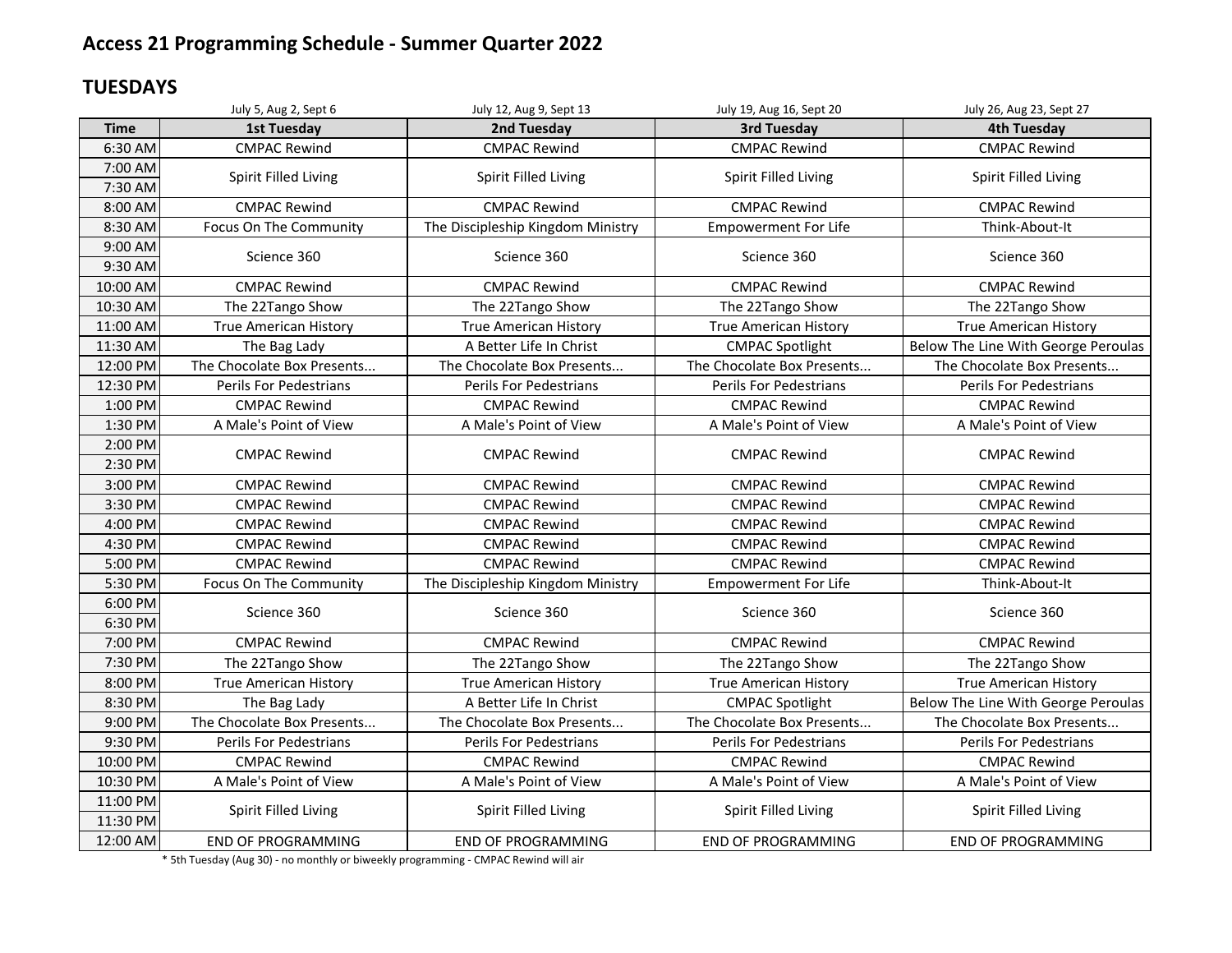#### **WEDNESDAYS**

|             | July 6, Aug 3, Sept 7            | July 13, Aug 10, Sept 14         | July 20, Aug 17, Sept 21         | July 27, Aug 24, Sept 28              |
|-------------|----------------------------------|----------------------------------|----------------------------------|---------------------------------------|
| <b>Time</b> | 1st Wednesday                    | 2nd Wednesday                    | 3rd Wednesday                    | 4th Wednesday                         |
| 6:30 AM     | <b>CMPAC Rewind</b>              | My People Community Outreach     | <b>CMPAC Rewind</b>              | Tiger Junior: Kids Turbo Golf Channel |
| 7:00 AM     | Feed My Sheep                    | <b>CMPAC Rewind</b>              | Feed My Sheep                    | <b>CMPAC Rewind</b>                   |
| 7:30 AM     | <b>NASA 360</b>                  | <b>NASA 360</b>                  | <b>NASA 360</b>                  | <b>NASA 360</b>                       |
| 8:00 AM     | A Better You                     | A Better You                     | A Better You                     | A Better You                          |
| 8:30 AM     | Kid Time                         | Kid Time                         | Kid Time                         | <b>Kid Time</b>                       |
| 9:00 AM     | Tabernacle Trinity Hall The Show | Tabernacle Trinity Hall The Show | Tabernacle Trinity Hall The Show | Tabernacle Trinity Hall The Show      |
| 9:30 AM     | CM Library At Home               | CM Library At Home               | CM Library At Home               | CM Library At Home                    |
| 10:00 AM    | House Of Israel                  | House Of Israel                  | House Of Israel                  | House Of Israel                       |
| 10:30 AM    |                                  |                                  |                                  |                                       |
| 11:00 AM    | Cuentos En Espanol               | Cuentos En Espanol               | Cuentos En Espanol               | Cuentos En Espanol                    |
| 11:30 AM    | Lord God Ricechild's T Gov't     | Lord God Ricechild's T Gov't     | Lord God Ricechild's T Gov't     | Lord God Ricechild's T Gov't          |
| 12:00 PM    | The Oracle of God Ministries     | The Oracle of God Ministries     | The Oracle of God Ministries     | The Oracle of God Ministries          |
| 12:30 PM    | <b>CMPAC Rewind</b>              | <b>CMPAC Rewind</b>              | <b>CMPAC Rewind</b>              | <b>CMPAC Rewind</b>                   |
| 1:00 PM     | <b>CMPAC Rewind</b>              | <b>CMPAC Rewind</b>              | <b>CMPAC Rewind</b>              | <b>CMPAC Rewind</b>                   |
| 1:30 PM     |                                  |                                  |                                  |                                       |
| 2:00 PM     | <b>CMPAC Rewind</b>              | <b>CMPAC Rewind</b>              | <b>CMPAC Rewind</b>              | <b>CMPAC Rewind</b>                   |
| 2:30 PM     |                                  |                                  |                                  |                                       |
| 3:00 PM     | <b>CMPAC Rewind</b>              | <b>CMPAC Rewind</b>              | <b>CMPAC Rewind</b>              | <b>CMPAC Rewind</b>                   |
| 3:30 PM     | <b>CMPAC Rewind</b>              | My People Community Outreach     | <b>CMPAC Rewind</b>              | Tiger Junior: Kids Turbo Golf Channel |
| 4:00 PM     | Feed My Sheep                    | <b>CMPAC Rewind</b>              | Feed My Sheep                    | <b>CMPAC Rewind</b>                   |
| 4:30 PM     | CM Library At Home               | CM Library At Home               | CM Library At Home               | CM Library At Home                    |
| 5:00 PM     | Kid Time                         | Kid Time                         | Kid Time                         | Kid Time                              |
| 5:30 PM     | Cuentos En Espanol               | Cuentos En Espanol               | Cuentos En Espanol               | Cuentos En Espanol                    |
| 6:00 PM     | A Better You                     | A Better You                     | A Better You                     | A Better You                          |
| 6:30 PM     | <b>NASA 360</b>                  | <b>NASA 360</b>                  | <b>NASA 360</b>                  | <b>NASA 360</b>                       |
| 7:00 PM     | Tabernacle Trinity Hall The Show | Tabernacle Trinity Hall The Show | Tabernacle Trinity Hall The Show | Tabernacle Trinity Hall The Show      |
| 7:30 PM     | Lord God Ricechild's T Gov't     | Lord God Ricechild's T Gov't     | Lord God Ricechild's T Gov't     | Lord God Ricechild's T Gov't          |
| 8:00 PM     | House Of Israel                  | House Of Israel                  | House Of Israel                  | House Of Israel                       |
| 8:30 PM     |                                  |                                  |                                  |                                       |
| 9:00 PM     | <b>CMPAC Rewind</b>              | <b>CMPAC Rewind</b>              | <b>CMPAC Rewind</b>              | <b>CMPAC Rewind</b>                   |
| 9:30 PM     | The Oracle of God Ministries     | The Oracle of God Ministries     | The Oracle of God Ministries     | The Oracle of God Ministries          |
| 10:00 PM    | <b>CMPAC Rewind</b>              | <b>CMPAC Rewind</b>              | <b>CMPAC Rewind</b>              | <b>CMPAC Rewind</b>                   |
| 10:30 PM    |                                  |                                  |                                  |                                       |
| 11:00 PM    | <b>CMPAC Rewind</b>              | <b>CMPAC Rewind</b>              | <b>CMPAC Rewind</b>              | <b>CMPAC Rewind</b>                   |
| 11:30 PM    |                                  |                                  |                                  |                                       |
| 12:00 AM    | <b>END OF PROGRAMMING</b>        | <b>END OF PROGRAMMING</b>        | <b>END OF PROGRAMMING</b>        | <b>END OF PROGRAMMING</b>             |

\* 5th Wednesday (Aug 31) - no monthly or biweekly programming - CMPAC Rewind will air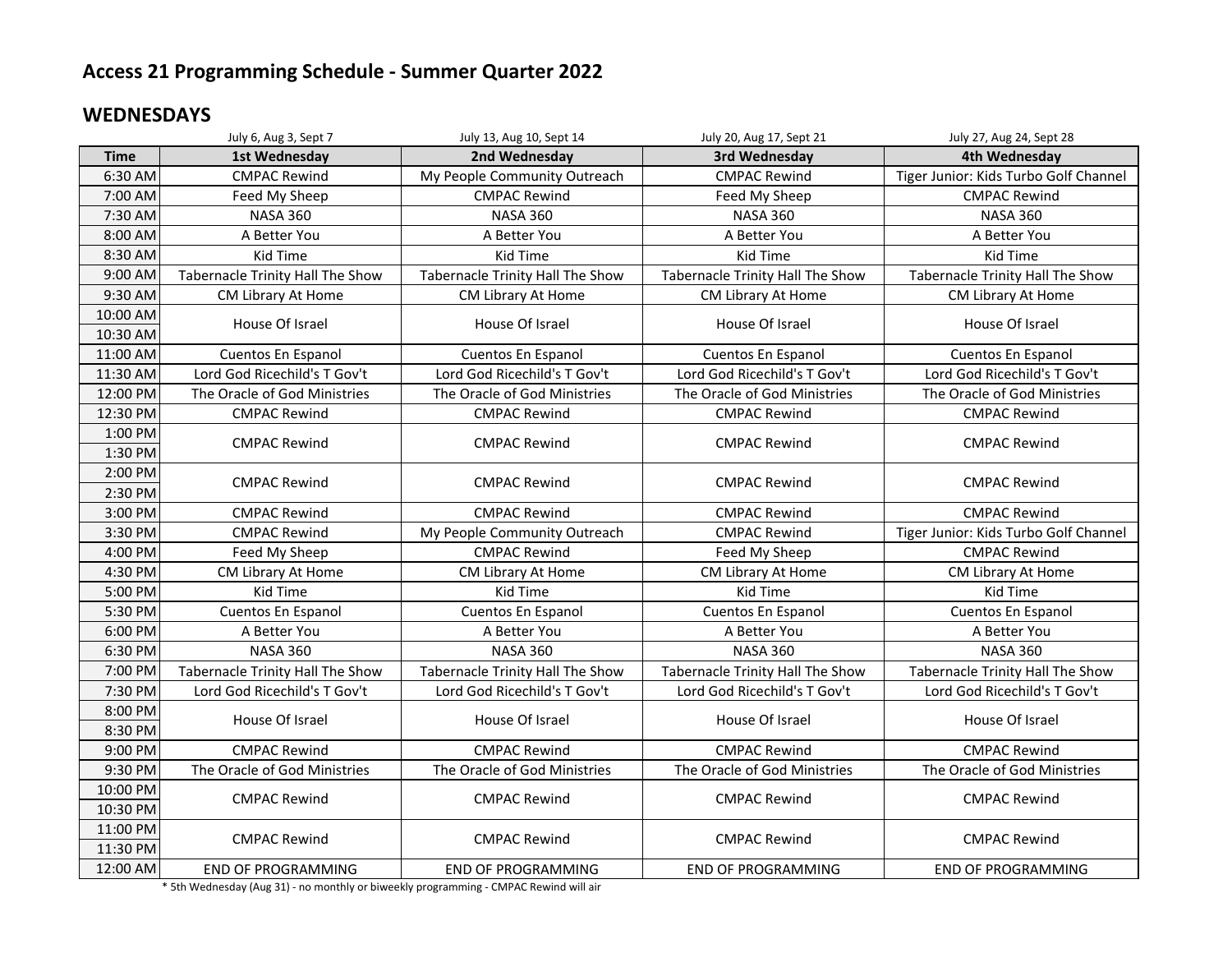### **THURSDAYS**

|                      | July 7, Aug 4, Sept 1             | July 14, Aug 11, Sept 8           | July 21, Aug 18, Sept 15          | July 28, Aug 25, Sept 22          |
|----------------------|-----------------------------------|-----------------------------------|-----------------------------------|-----------------------------------|
| <b>Time</b>          | <b>1st Thursday</b>               | 2nd Thursday                      | 3rd Thursday                      | <b>4th Thursday</b>               |
| 6:30 AM              | <b>CMPAC Rewind</b>               | <b>CMPAC Rewind</b>               | <b>CMPAC Rewind</b>               | <b>CMPAC Rewind</b>               |
| 7:00 AM              | <b>CMPAC Rewind</b>               | <b>CMPAC Rewind</b>               | <b>CMPAC Rewind</b>               | <b>CMPAC Rewind</b>               |
| 7:30 AM              | <b>CMPAC Rewind</b>               | <b>CMPAC Rewind</b>               | <b>CMPAC Rewind</b>               | <b>CMPAC Rewind</b>               |
| 8:00 AM              | The Paul Brown Show               | The Paul Brown Show               | The Paul Brown Show               | The Paul Brown Show               |
| 8:30 AM              | Throne of His Glory               | Throne of His Glory               | Throne of His Glory               | Throne of His Glory               |
| 9:00 AM              | Wisdom From Above                 | <b>Wisdom From Above</b>          | <b>Wisdom From Above</b>          | Wisdom From Above                 |
| 9:30 AM              | Beautiez & Bikers On Set          | Beautiez & Bikers On Set          | Beautiez & Bikers On Set          | Beautiez & Bikers On Set          |
| 10:00 AM             | Mind of Christ                    | Mind of Christ                    | Mind of Christ                    | Mind of Christ                    |
| 10:30 AM             | The Community Spotlight           | The Community Spotlight           | The Community Spotlight           | The Community Spotlight           |
| 11:00 AM<br>11:30 AM | Path of Life Ministry             | Path of Life Ministry             | Path of Life Ministry             | Path of Life Ministry             |
| 12:00 PM             | Life In The Word                  | Life In The Word                  | Life In The Word                  | Life In The Word                  |
| 12:30 PM             | El Cristiano                      | El Cristiano                      | El Cristiano                      | El Cristiano                      |
| 1:00 PM<br>1:30 PM   | <b>Arthur Bailey Ministries</b>   | <b>Arthur Bailey Ministries</b>   | <b>Arthur Bailey Ministries</b>   | <b>Arthur Bailey Ministries</b>   |
| 2:00 PM<br>2:30 PM   | <b>CMPAC Rewind</b>               | <b>CMPAC Rewind</b>               | <b>CMPAC Rewind</b>               | <b>CMPAC Rewind</b>               |
| 3:00 PM              | <b>CMPAC Rewind</b>               | <b>CMPAC Rewind</b>               | <b>CMPAC Rewind</b>               | <b>CMPAC Rewind</b>               |
| 3:30 PM              | <b>CMPAC Rewind</b>               | <b>CMPAC Rewind</b>               | <b>CMPAC Rewind</b>               | <b>CMPAC Rewind</b>               |
| 4:00 PM              | <b>CMPAC Rewind</b>               | <b>CMPAC Rewind</b>               | <b>CMPAC Rewind</b>               | <b>CMPAC Rewind</b>               |
| 4:30 PM              | <b>CMPAC Rewind</b>               | <b>CMPAC Rewind</b>               | <b>CMPAC Rewind</b>               | <b>CMPAC Rewind</b>               |
| 5:00 PM              | The Paul Brown Show               | The Paul Brown Show               | The Paul Brown Show               | The Paul Brown Show               |
| 5:30 PM              | Throne of His Glory               | Throne of His Glory               | Throne of His Glory               | Throne of His Glory               |
| 6:00 PM              | <b>Wisdom From Above</b>          | <b>Wisdom From Above</b>          | <b>Wisdom From Above</b>          | <b>Wisdom From Above</b>          |
| 6:30 PM              | Beautiez & Bikers On Set          | Beautiez & Bikers On Set          | Beautiez & Bikers On Set          | Beautiez & Bikers On Set          |
| 7:00 PM              | Mind of Christ                    | Mind of Christ                    | Mind of Christ                    | Mind of Christ                    |
| 7:30 PM              | The Community Spotlight           | The Community Spotlight           | The Community Spotlight           | The Community Spotlight           |
| 8:00 PM<br>8:30 PM   | Path of Life Ministry             | Path of Life Ministry             | Path of Life Ministry             | Path of Life Ministry             |
| 9:00 PM              | Life In The Word                  | Life In The Word                  | Life In The Word                  | Life In The Word                  |
| 9:30 PM              | El Cristiano                      | El Cristiano                      | El Cristiano                      | El Cristiano                      |
| 10:00 PM<br>10:30 PM | <b>Arthur Bailey Ministries</b>   | <b>Arthur Bailey Ministries</b>   | <b>Arthur Bailey Ministries</b>   | <b>Arthur Bailey Ministries</b>   |
| 11:00 PM<br>11:30 PM | Floyd Strother's Comics Unleashed | Floyd Strother's Comics Unleashed | Floyd Strother's Comics Unleashed | Floyd Strother's Comics Unleashed |
| 12:00 AM             | <b>END OF PROGRAMMING</b>         | <b>END OF PROGRAMMING</b>         | <b>END OF PROGRAMMING</b>         | <b>END OF PROGRAMMING</b>         |

\* 5th Thursday (Sept 29) - no monthly or biweekly programming - CMPAC Rewind will air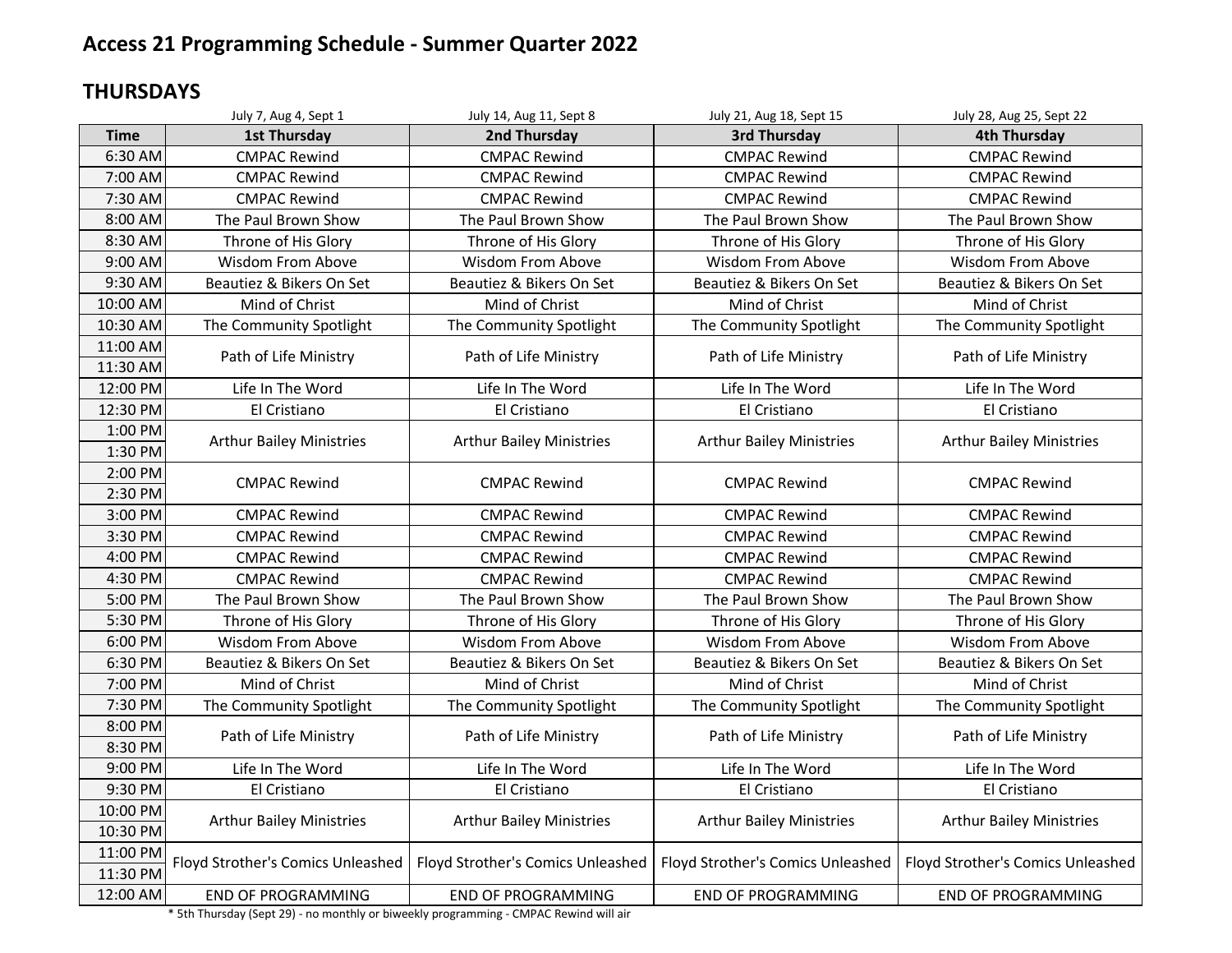#### **FRIDAYS**

|             | July 1, Aug 5, Sept 2         | July 8, Aug 12, Sept 9        | July 15, Aug 19, Sept 16      | July 22, Aug 26, Sept 23             |
|-------------|-------------------------------|-------------------------------|-------------------------------|--------------------------------------|
| <b>Time</b> | <b>1st Friday</b>             | 2nd Friday                    | 3rd Friday                    | <b>4th Friday</b>                    |
| 6:30 AM     |                               |                               |                               |                                      |
| 7:00 AM     | Scotty's Drive-In Theater     | Scotty's Drive-In Theater (R) | Scotty's Drive-In Theater     | Scotty's Drive-In Theater (R)        |
| 7:30 AM     |                               |                               |                               |                                      |
| 8:00 AM     | Bajan Kay's Café              | Bajan Kay's Café              | Bajan Kay's Café              | Bajan Kay's Café                     |
| 8:30 AM     | <b>CMPAC Rewind</b>           | <b>CMPAC Rewind</b>           | <b>CMPAC Rewind</b>           | <b>CMPAC Rewind</b>                  |
| 9:00 AM     |                               |                               |                               |                                      |
| 9:30 AM     | The Hidden Truth Show         | The Hidden Truth Show         | The Hidden Truth Show         | The Hidden Truth Show                |
| 10:00 AM    | The Garden of Prayer          | The Garden of Prayer          | The Garden of Prayer          | The Garden of Prayer                 |
| 10:30 AM    | Wellness, Wholeness, Holiness | Wellness, Wholeness, Holiness | Wellness, Wholeness, Holiness | Wellness, Wholeness, Holiness        |
| 11:00 AM    | Come And Dine Ministry        | Come And Dine Ministry        | Come And Dine Ministry        | Come And Dine Ministry               |
| 11:30 AM    | <b>CMPAC Rewind</b>           | <b>CMPAC Rewind</b>           | <b>CMPAC Rewind</b>           | <b>CMPAC Rewind</b>                  |
| 12:00 PM    | Views With Joyce Waddell      | Views With Joyce Waddell      | Views With Joyce Waddell      | Views With Joyce Waddell             |
| 12:30 PM    | <b>CMPAC Rewind</b>           | <b>CMPAC Rewind</b>           | <b>CMPAC Rewind</b>           | <b>CMPAC Rewind</b>                  |
| 1:00 PM     | SOAR                          | Abiding In The Word           | SOAR                          | Abiding In The Word                  |
| 1:30 PM     | Pathways To The Bench         | <b>CMPAC Spotlight</b>        | <b>CMPAC Rewind</b>           | <b>Strata: Portraits Of Humanity</b> |
| 2:00 PM     | <b>CMPAC Rewind</b>           | <b>CMPAC Rewind</b>           | <b>CMPAC Rewind</b>           | <b>CMPAC Rewind</b>                  |
| 2:30 PM     |                               |                               |                               |                                      |
| 3:00 PM     | <b>CMPAC Rewind</b>           | <b>CMPAC Rewind</b>           | <b>CMPAC Rewind</b>           | <b>CMPAC Rewind</b>                  |
| 3:30 PM     | <b>CMPAC Rewind</b>           | <b>CMPAC Rewind</b>           | <b>CMPAC Rewind</b>           | <b>CMPAC Rewind</b>                  |
| 4:00 PM     | <b>CMPAC Rewind</b>           | <b>CMPAC Rewind</b>           | <b>CMPAC Rewind</b>           | <b>CMPAC Rewind</b>                  |
| 4:30 PM     |                               |                               |                               |                                      |
| 5:00 PM     | The Hidden Truth Show         | The Hidden Truth Show         | The Hidden Truth Show         | The Hidden Truth Show                |
| 5:30 PM     |                               |                               |                               |                                      |
| 6:00 PM     | Bajan Kay's Café              | Bajan Kay's Café              | Bajan Kay's Café              | Bajan Kay's Café                     |
| 6:30 PM     | The Garden of Prayer          | The Garden of Prayer          | The Garden of Prayer          | The Garden of Prayer                 |
| 7:00 PM     | <b>CMPAC Rewind</b>           | <b>CMPAC Rewind</b>           | <b>CMPAC Rewind</b>           | <b>CMPAC Rewind</b>                  |
| 7:30 PM     | Wellness, Wholeness, Holiness | Wellness, Wholeness, Holiness | Wellness, Wholeness, Holiness | Wellness, Wholeness, Holiness        |
| 8:00 PM     | Come And Dine Ministry        | Come And Dine Ministry        | Come And Dine Ministry        | Come And Dine Ministry               |
| 8:30 PM     | <b>CMPAC Rewind</b>           | <b>CMPAC Rewind</b>           | <b>CMPAC Rewind</b>           | <b>CMPAC Rewind</b>                  |
| 9:00 PM     | Views With Joyce Waddell      | Views With Joyce Waddell      | Views With Joyce Waddell      | Views With Joyce Waddell             |
| 9:30 PM     | <b>CMPAC Rewind</b>           | <b>CMPAC Rewind</b>           | <b>CMPAC Rewind</b>           | <b>CMPAC Rewind</b>                  |
| 10:00 PM    | SOAR                          | Abiding In The Word           | SOAR                          | Abiding In The Word                  |
| 10:30 PM    | Pathways To The Bench         | <b>CMPAC Spotlight</b>        | <b>CMPAC Rewind</b>           | <b>Strata: Portraits Of Humanity</b> |
| 11:00 PM    |                               | DivaSpeaks Relationships      |                               | DivaSpeaks Relationships             |
| 11:30 PM    | Scotty's Drive-In Theater     |                               | Scotty's Drive-In Theater     |                                      |
| 12:00 AM    |                               | <b>END OF PROGRAMMING</b>     |                               | <b>END OF PROGRAMMING</b>            |
| 12:30 AM    | <b>END OF PROGRAMMING</b>     |                               | <b>END OF PROGRAMMING</b>     |                                      |

\* 5th Friday (July 29, Sept 30) - no monthly or biweekly programming - CMPAC Rewind will air